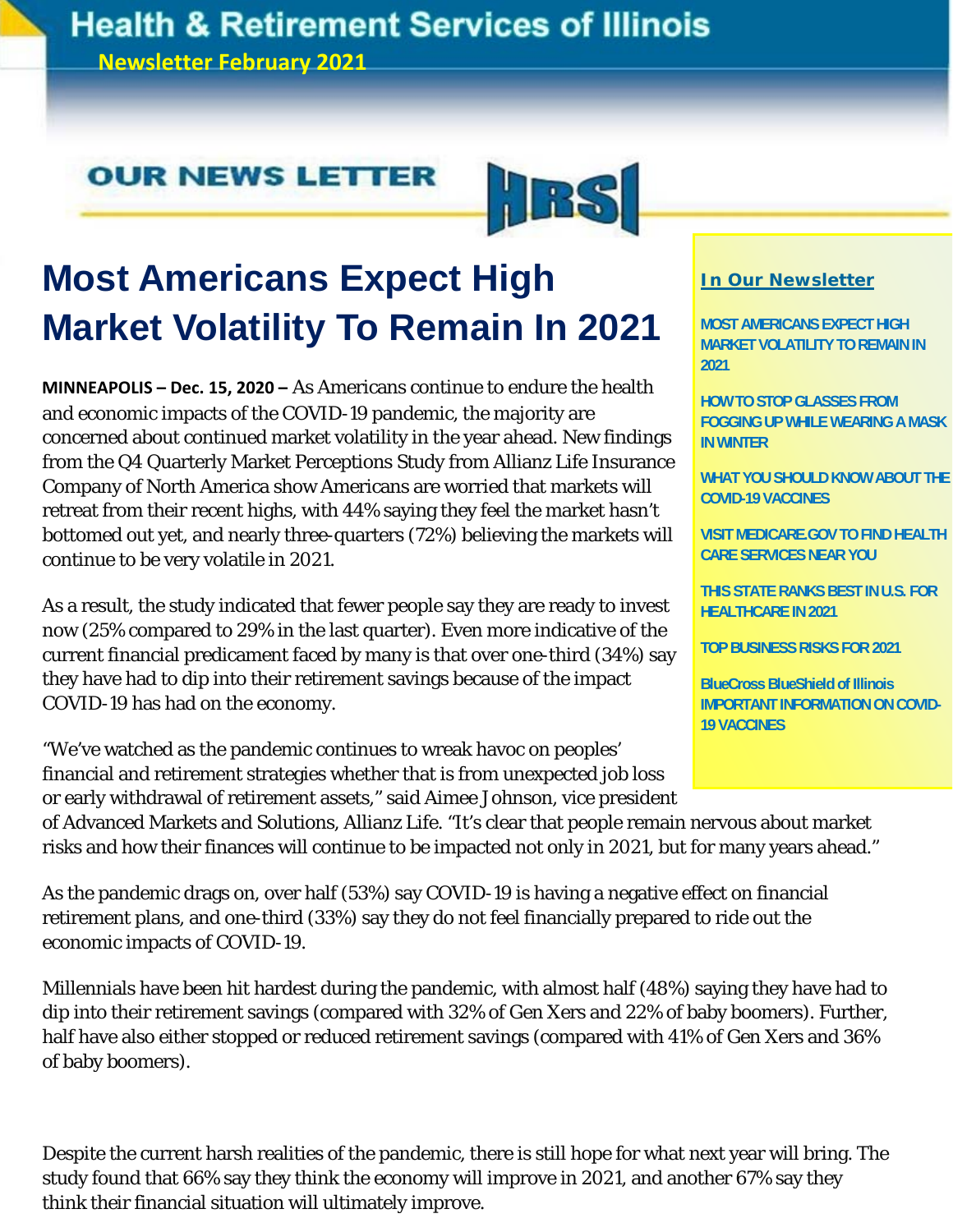#### www.healthcareil.com **Page | 2**

 $\overline{a}$ 

Looking to next year, many Americans say they have learned some lessons in 2020, with 67% saying the impacts of COVID-19 on the economy have made them rethink how to protect their retirement savings. And if market volatility persists in the coming year, over half (56%) believe they will have to adjust their retirement strategy.

"While many of us are ready to leave 2020 behind, we shouldn't forget some of the things we can take away from this unprecedented year, including how to prepare for and manage risks within a retirement strategy," added Johnson. "Taking steps to help mitigate these risks now can make a big difference in both the long- and short-term as we wait to see what 2021 has in store for us."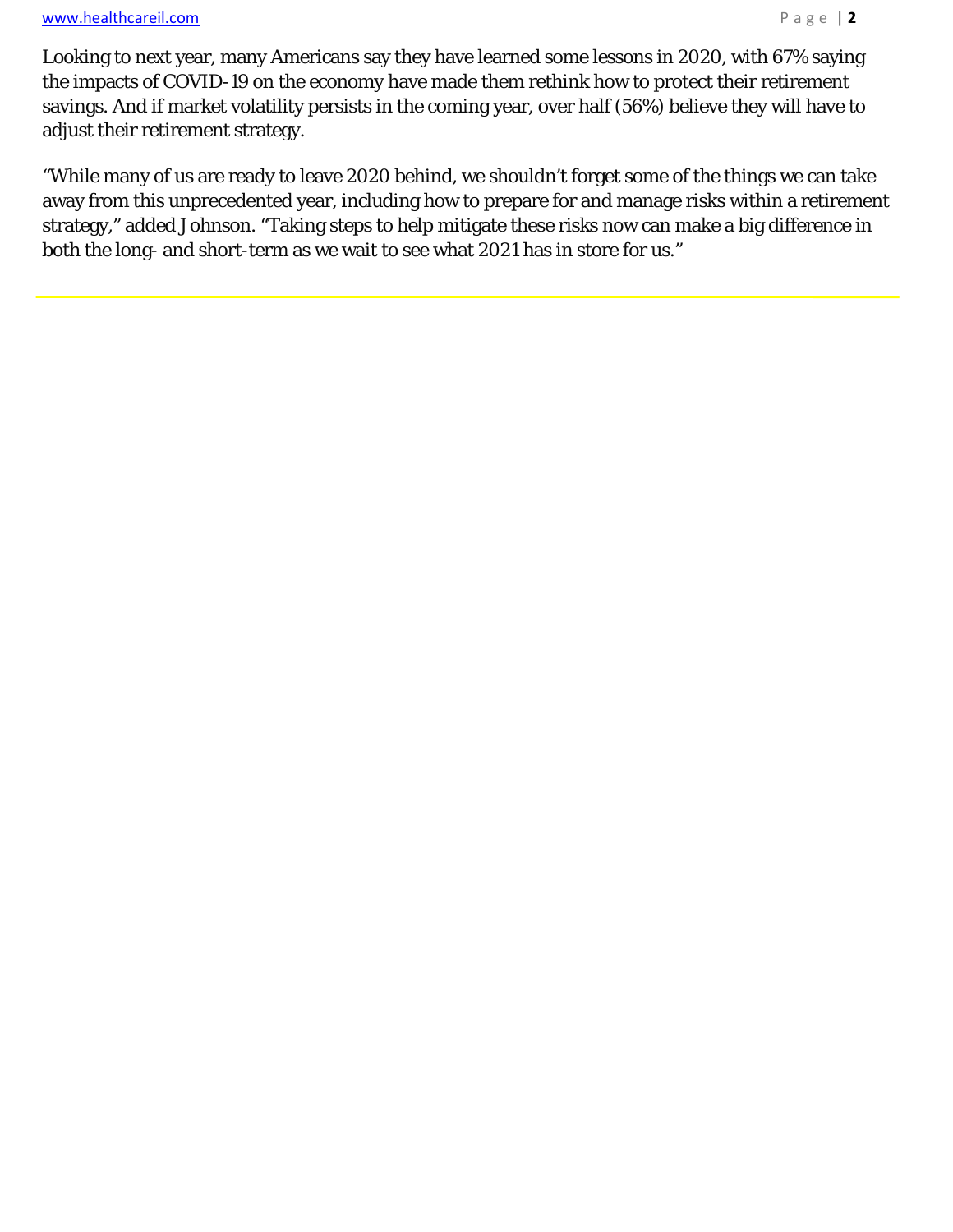# **How to stop glasses from fogging up while wearing a mask in winter**

**How to stop glasses from fogging up while wearing a mask in winter Lauren Fox** 

As the coronavirus pandemic persists across the world, wearing face masks has become the new normal. Glasses wearers, however, have had to adapt to the dreaded consequence of wearing a mask and glasses at the same time: The lenses fog up. And outside in the cold weather, that nuisance is amplified.

When hot air hits a cold surface -- in this case, the wearer's breath hitting the lenses of the glasses -- condensation forms on the surface. According to the Cleveland Clinic, the effect can happen easily, just from walking into a warm building after being in the cold outdoors while wearing glasses.

When wearing a mask, the condensation is seemingly inescapable because the hot air from a person's breath is only able to escape upwards into the glasses.

"Since condensation is a function of temperature, the colder the glasses the more the condensation," AccuWeather Senior Meteorologist Bob Smerbeck said. "One thing you can do is try to warm up your glasses before entering a building -- but watch where you are walking. Scratches and smudges can increase condensation, so make sure your glasses are clean."

-

While the issue of glasses and masks is a new one for many people, one group has been dealing with it for a long time -- medical workers.

Neysa Ernst, a nurse manager in the Department of Medicine at Johns Hopkins University Hospital in Baltimore, said that fogging glasses have always been an issue for people who work in the medical field, and plenty of solutions have been tried to neutralize the nuisance.

If contact lenses are out of the question, here are a few cheap and easy ways to put an end to foggy glasses.

Ernst does not wear glasses to work herself, but a handful of the nurses she works with do, and they have come up with a simple and accessible solution using a common household item.

"Some of the staff has talked about using Dawn dish soap, and cleaning their glasses with Dawn dish soap," Ernst told AccuWeather.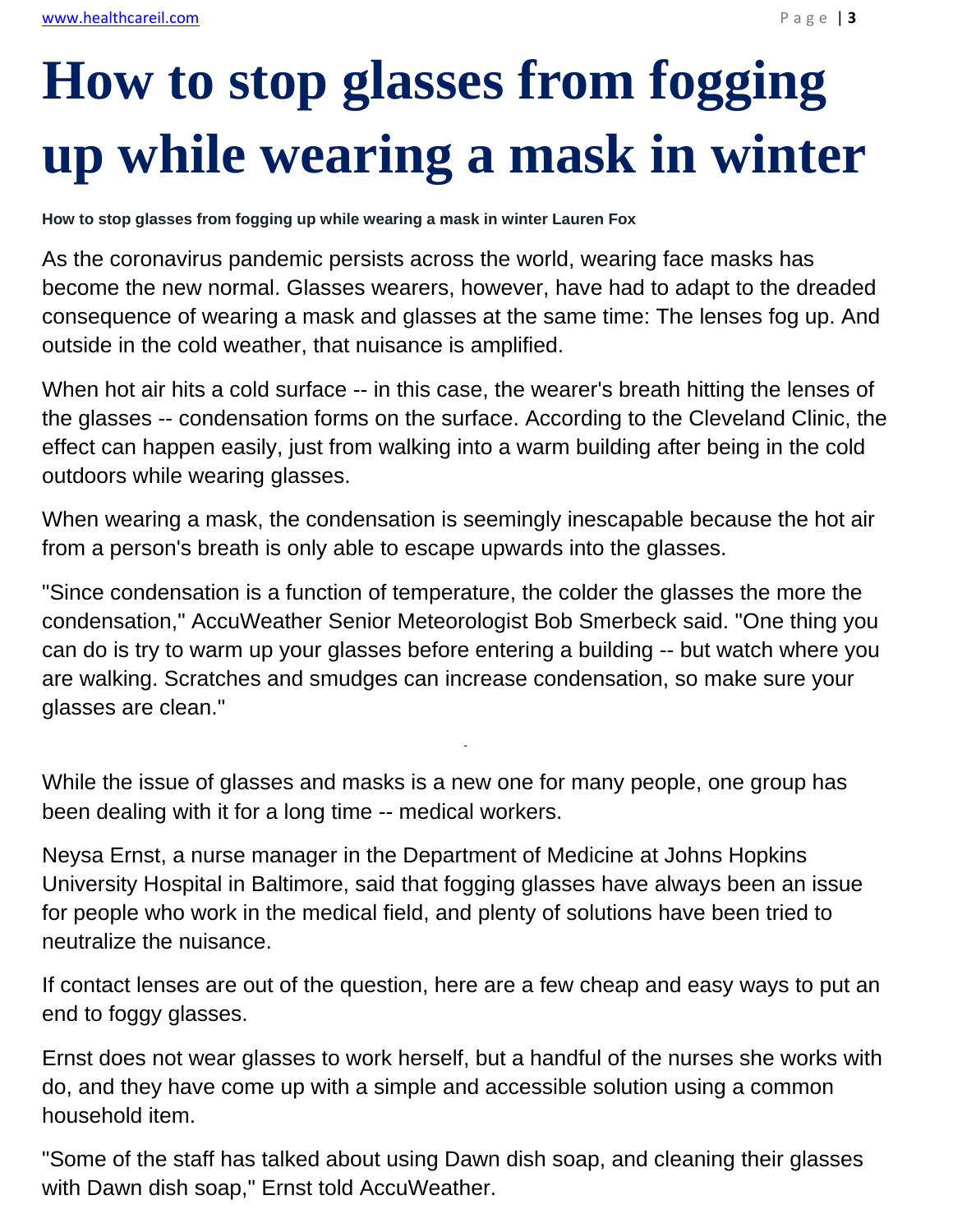#### www.healthcareil.com **Page | 4**

Ernst said she has never tried it herself, but has heard of the solution multiple times across her staff.

According to AARP, the Annals of the Royal College of Surgeons of England published an article in 2011 that explains how the soap and water method can prevent fogging.

"Immediately before wearing a face mask, wash the spectacles with soapy water and shake off the excess," the researchers wrote. "Then, let the spectacles air dry or gently dry off the lenses with a soft tissue before putting them back on. Now the spectacle lenses should not mist up when the face mask is worn."

Another common household item -- shaving cream -- has also been called a solution to foggy lenses. According to Fitz Frames, shaving cream is a great moisture repellent and can create a barrier against any condensation forming on the lenses of a pair of glasses, as well as other glass surfaces prone to fogging, such as your car windshield.

AccuWeather tried the method with shaving butter, shaving gel and shaving cream products, which involved dabbing some shaving cream on the lenses and then wiping with a dry towel. The results were mixed, but largely disappointing.

The original shaving cream formula did not work well, and within a few minutes, the glasses had fogged up. The shaving butter formula also did not work at all. The shaving gel reduced fogging, but not entirely. The condensation on the glasses was less thick with the gel than without any product at all. This method may be better for making your glasses smell nice than to actually defog them.

A woman's eyeglasses are fogged up as she wears a face mask in cold, winter weather during the coronavirus outbreak. (AP Photo/Mark Schiefelbein)

If you are willing to invest a little bit of money into a solution, anti-fogging sprays and wipes may do the trick. Online, the products are relatively inexpensive and can be purchased for under \$10. They can typically last long enough to require being used only once daily for the desired results against light fogging.

Edward Johnston, a registered nurse at Johns Hopkins University Hospital, uses Fog Gone spray, which can be purchased on Amazon or Etsy for \$10-20, depending on the size of the bottle. He said he just sprays the Fog Gone on his face shield at work, waits for it to dry a little and then wipes it off. The product lasts a few days for him. Johnston told AccuWeather that he thinks Fog Gone is more effective than the dish soap trick, although some of his co-workers choose to use the soap method anyway. He said he has also heard of someone using Pam cooking spray as a solution. (AccuWeather didn't test out that method.)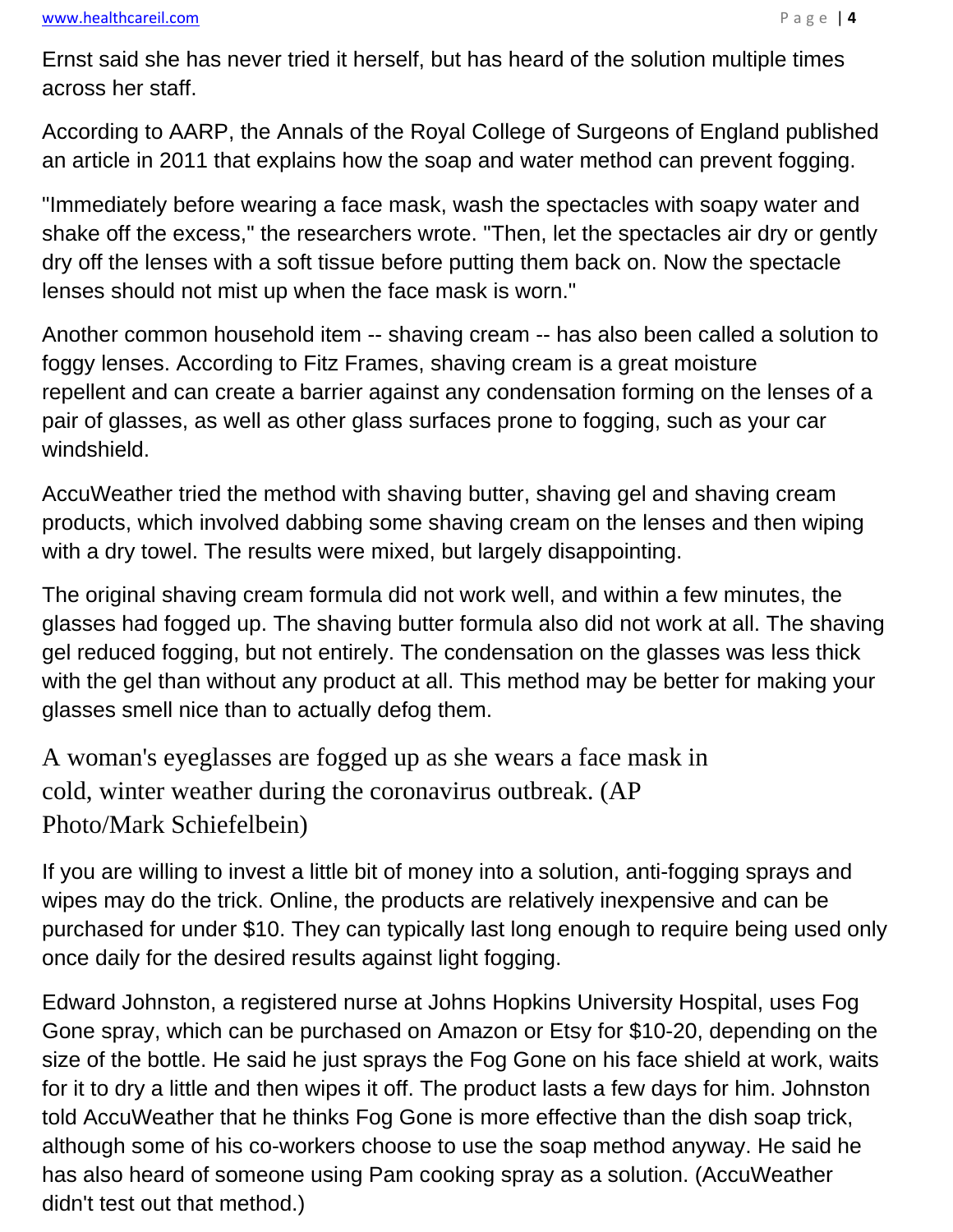#### www.healthcareil.com **Department of the COVID-10** and Department of the Page | 5

i<br>I

"Everyone comes up with their own tricks of the trade so to speak," Johnston said. "I was on a disaster team and we had gas masks, and I used something similar to [Fog Gone] on the gas mask we were given."

If all else fails, using tape to hold down the mask could be a last resort. Sports tape or medical tape can be used as a last-ditch effort to prevent fogging by holding the mask down against the nose and cheeks to cut off the hot air from inside the mask from rising into the glasses. If you are going to attempt this method, only use tape that is designed to go on skin, not duct tape. There are even some options of tape made specifically for sensitive skin, as well.

"It's whatever works for you," Johnston said of the many available methods. "If it works for you, use it."

No matter what the solution, Ernst emphasized the importance of wearing a mask during the pandemic.

She explained that officials at the hospital perform contact tracing whenever a staff member is infected, and when personal protective equipment is used properly, very few infections are transmitted from patients to staff.

"Whatever you can put between you and the bug, you want to do that," Johnston advised.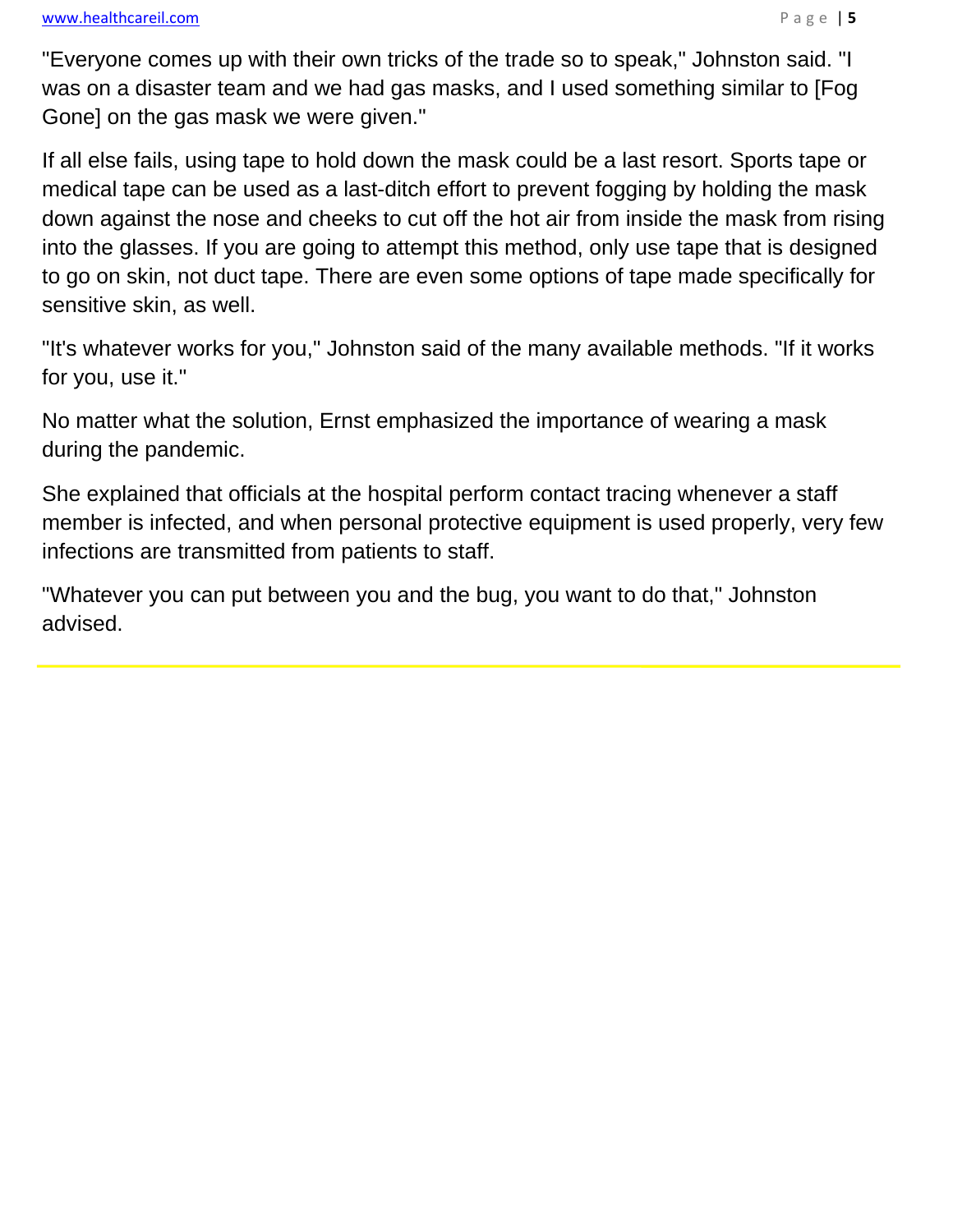j

### **What you should know about the COVID-19 vaccines**

As vaccines become more widely available, **it's important to keep taking steps to slow the spread of COVID-19.**

- Limit gatherings with others.
- Practice social distancing.
- Wash your hands frequently.
- Wear a mask in public.

Once the COVID-19 vaccine becomes available to you, **here's what you should know:**

- **You will need 2 doses of the COVID-19 vaccine for it to be effective.** When you receive your first dose, make sure to schedule your second dose.
- **Medicare covers the COVID-19 vaccine,** so there will be no cost to you.
- State governments are handling the distribution of COVID-19 vaccines. **Look for updates from your state and local officials** as more doses of the vaccine become available for additional priority groups.

Visit **CDC.gov** for additional trustworthy information on the COVID-19 vaccines.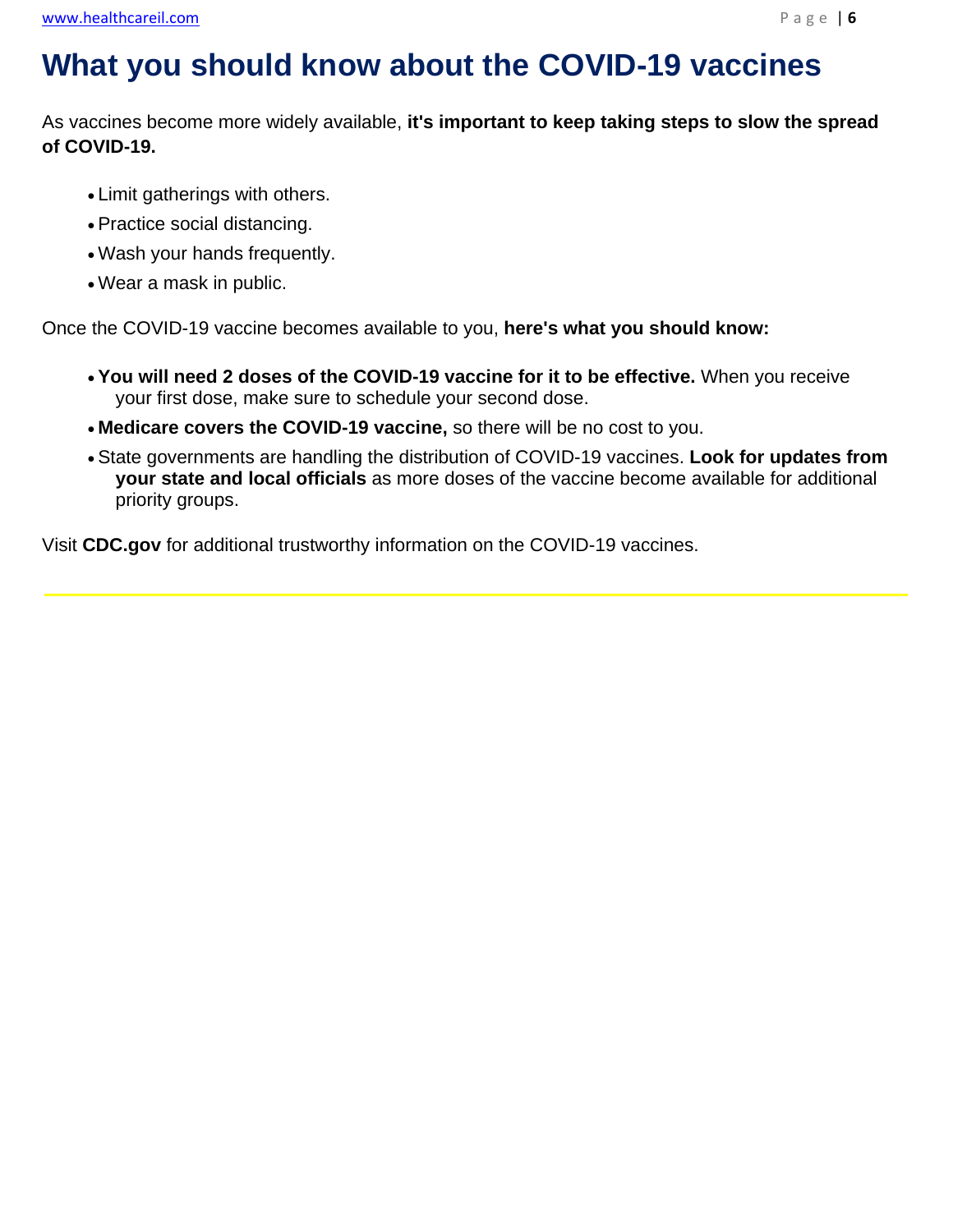### **VISIT MEDICARE.GOV TO FIND HEALTH CARE SERVICES NEAR YOU**

Looking for a way to find and compare health care providers? Check out **Medicare.gov** to get helpful information about doctors, hospitals, and other health care services in your area, based on your individual needs.

**See contact information, directions, and quality ratings for:**

- Doctors & other providers
- Hospitals

 $\overline{a}$ 

- Local nursing homes
- Hospice & home health agencies
- Dialysis facilities
- Inpatient rehabilitation centers & long-term care hospitals

Visit **Medicare.gov** today to find health care providers and services that are the best fit for you!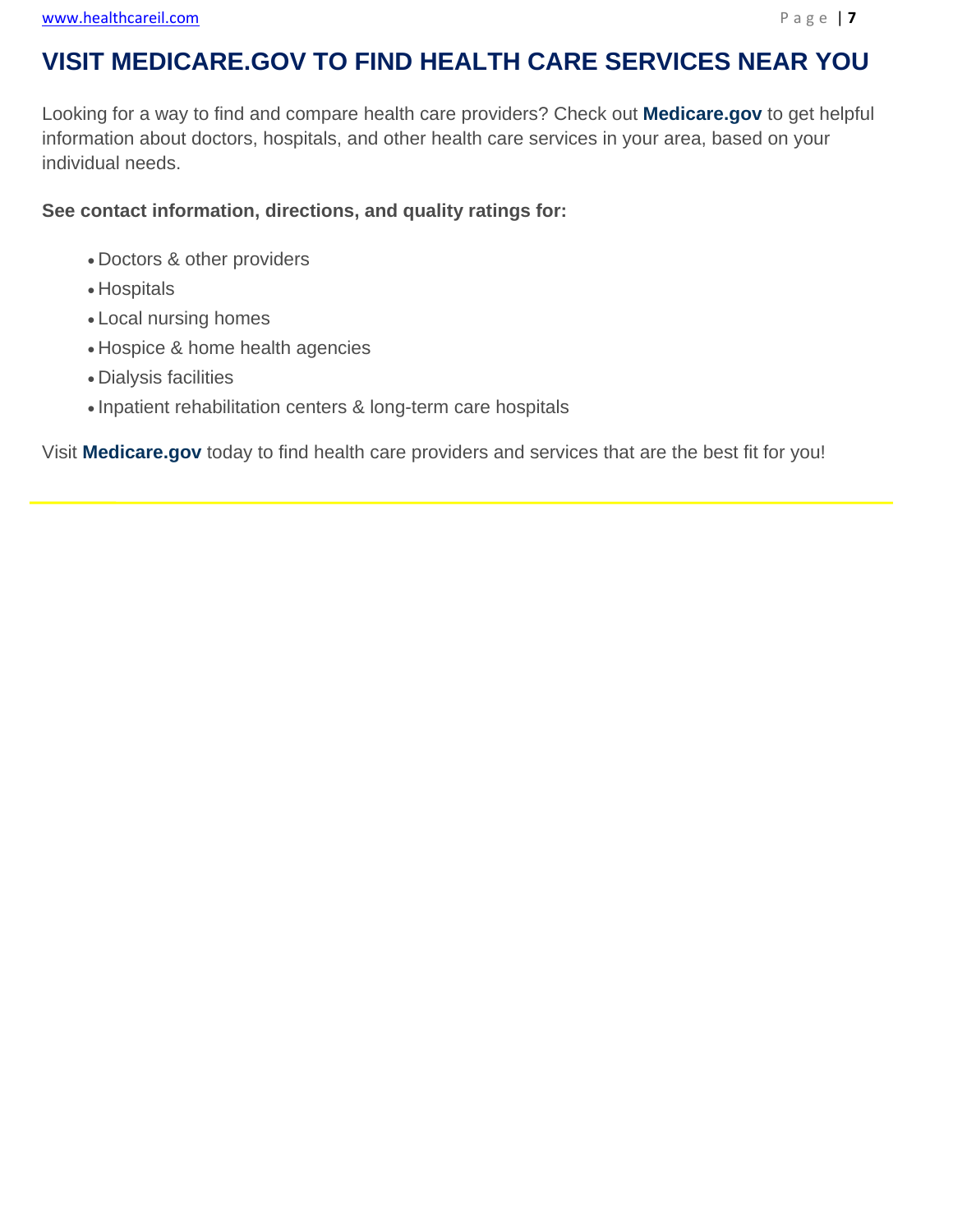## **This state ranks best in U.S. for healthcare in 2021**

By **Insurance Forums Staff** - January 13, 2021

Iowa ranks as this year's best state for healthcare in the U.S. while South Carolina brings up the rear, according to MoneyRates.com, which just updated its award-winning research on healthcare quality among U.S. states.

The Hawkeye state bumped Massachusetts from its top overall position in last year's report. On the opposite end of the spectrum, South Carolina ranked in last place for the second consecutive year based on an average ranking for all 50 states and the District of Columbia across eight different criteria:

- Health insurance coverage
- Reported health status
- Child immunization coverage
- Infant mortality
- Nursing home adequacy
- Medical office staffing adequacy
- Hospital affordability
- Health insurance affordability

The latest study confirms that where you live can impact access, cost and effectiveness of healthcare services.

The complete report, Vital Signs: Best States for Healthcare 2021, includes an interactive map allowing consumers to easily compare healthcare conditions among up to three states at a time.

Healthcare disparity between states is illustrated in the following examples:

- A Texas resident is six times as likely as one in Massachusetts to lack health insurance
- West Virginians are almost twice as likely as those in the District of Columbia to describe themselves as being in fair or poor health
- The infant mortality rate in Mississippi is 2.4 times that in New Hampshire
- The cost of a daily hospital stay is more than 2.5 times as high in Washington state as in Mississippi

"As COVID cases strain health systems nationally, it becomes increasingly important to understand which states are most likely to deliver highest quality care," said Richard Barrington, senior financial analyst for MoneyRates. "Healthcare is one factor considered by those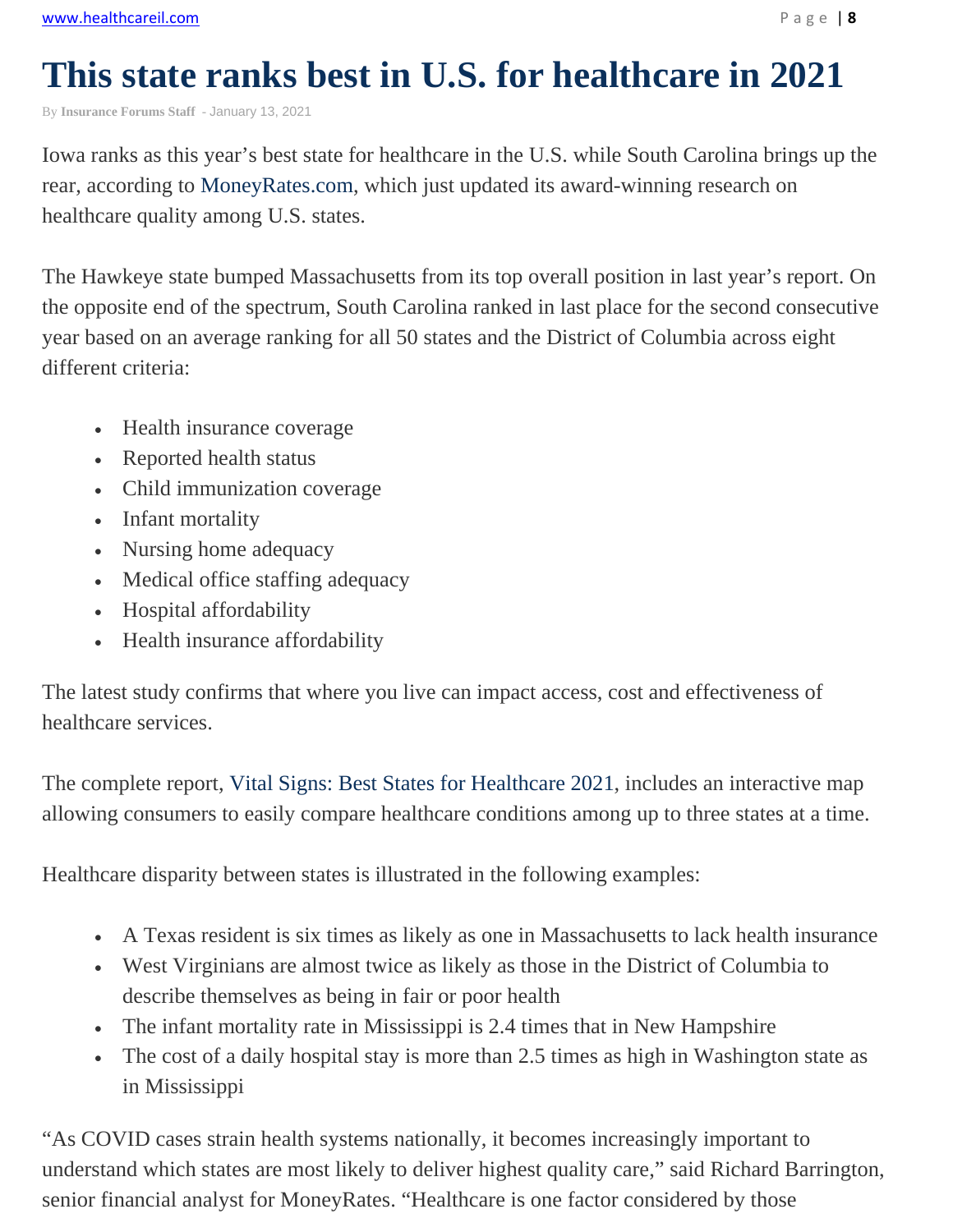determining the best states to retire, and also for people thinking about the best states to raise a family."

Iowa achieves top-10 ranking in four of eight categories this year, with first-place position in health insurance coverage and child immunization. The top 10 states for healthcare delivery overall are:

- Iowa
- Massachusetts
- Nebraska (tie)
- North Dakota (tie)
- Connecticut
- Rhode Island
- New Hampshire
- Virginia
- Maryland
- Kentucky

States ranking in the bottom 10 are listed from worst to tenth-worst:

- South Carolina
- Oklahoma
- Alaska
- New Mexico
- Texas
- Georgia
- Arizona
- California
- North Carolina
- Nevada

e<br>C

"It's clear that where people live can significantly affect the healthcare they receive," Barrington said. "With health systems taxed as never before, this can be crucial information to consider."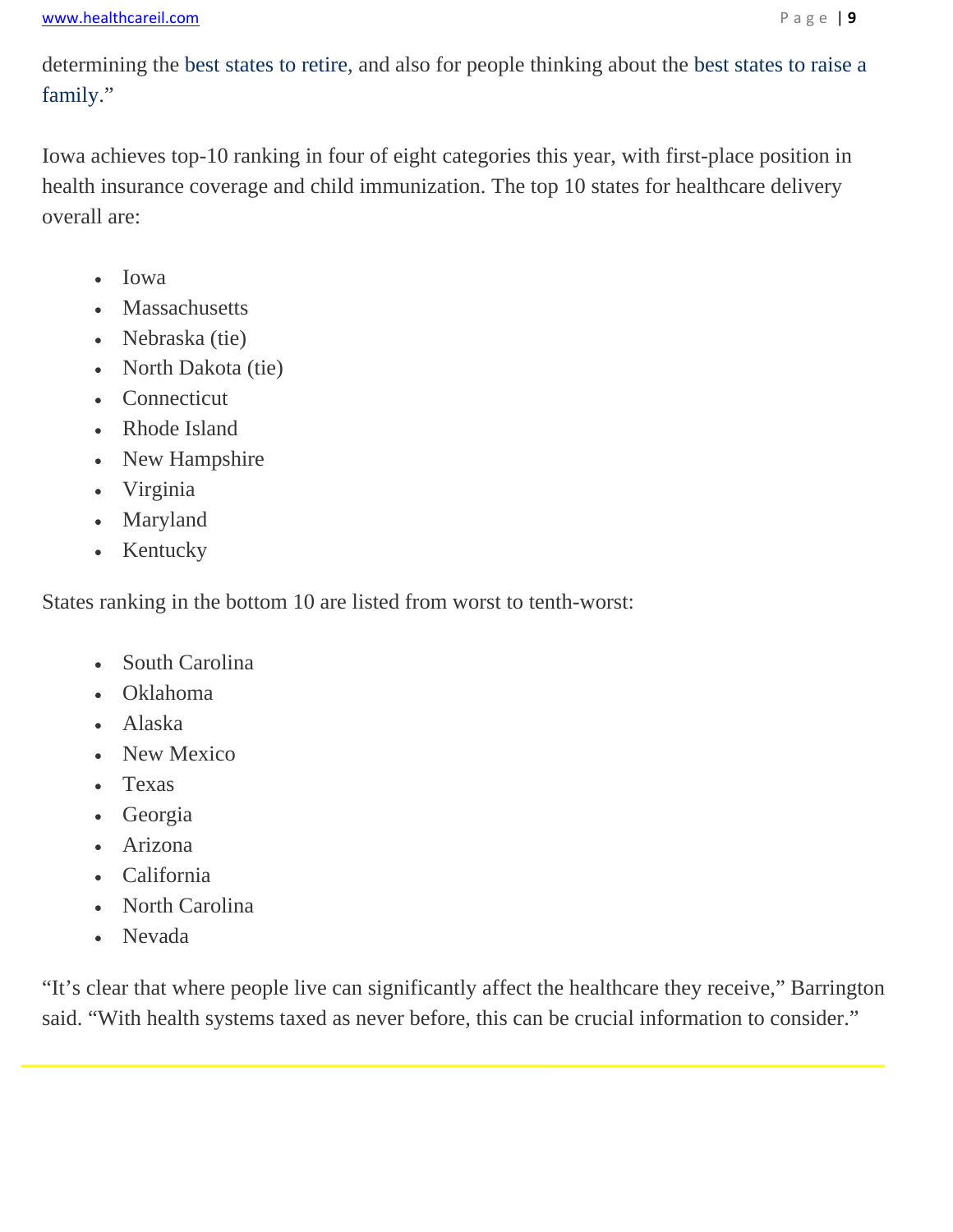# **Revealed: Top business risks for 2021**

by Terry Gangcuangco 19 Jan 2021

The 2021 edition of the Allianz Risk Barometer is here, outlining the major business risks worldwide for the next 12 months.

Based on the insight of 2,769 experts – such as chief executives, insurance leaders, and risk managers – from 92 countries and territories, the survey by Allianz Global Corporate & Specialty (AGCS) identified the following business risks:

- 1. Business interruption, up from 2020
- 2. Pandemic outbreak, up
- 3. Cyber incidents, down
- 4. Market developments, up
- 5. Changes in legislation and regulation, down
- 6. Natural catastrophes, down
- 7. Fire/explosion, down
- 8. Macroeconomic developments, up
- 9. Climate change / increasing volatility of weather, down
- 10.Political risks and violence, up

More specifically, the number one business risk in the UK is pandemic outbreak; US, business interruption; Canada, business interruption; Australia, pandemic outbreak; and Asia-Pacific, cyber incidents.

"The Allianz Risk Barometer 2021 is clearly dominated by the COVID-19 trio of risks," said AGCS chief executive Joachim Müller. "Business interruption, pandemic, and cyber are strongly interlinked, demonstrating the growing vulnerabilities of our highly globalized and connected world.

"The coronavirus pandemic is a reminder that risk management and business continuity management need to further evolve in order to help businesses prepare for, and survive, extreme events."

The CEO added that while the current pandemic continues to have a "firm grip" on us, we also have to be ready for scenarios such as a global-scale cloud outage or cyberattack, natural disasters driven by climate change, or even another disease outbreak.